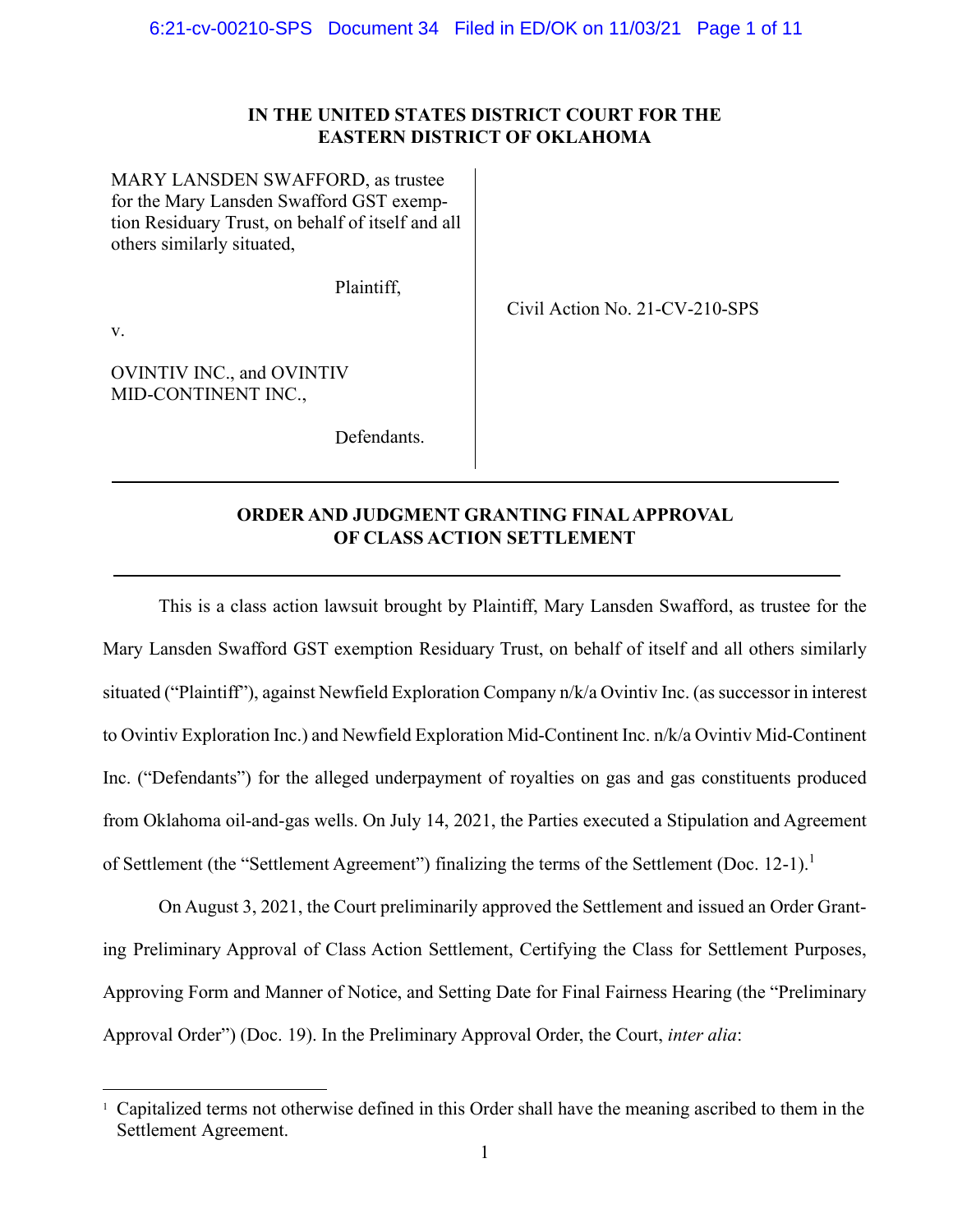- a. certified the Settlement Class for settlement purposes, finding all requirements of Federal Rule of Civil Procedure 23 have been satisfied with respect to the proposed Settlement Class;
- b. appointed Plaintiff as Class Representative;
- c. appointed Reagan E. Bradford and Ryan K. Wilson of Bradford & Wilson PLLC as Class Counsel;
- d. preliminarily found: (i) the proposed Settlement resulted from extensive arm's-length negotiations; (ii) the proposed Settlement was agreed to only after Class Counsel had conducted legal research and discovery regarding the strengths and weaknesses of Class Representative's and the Settlement Class' claims; (iii) Class Representative and Class Counsel have concluded that the proposed Settlement is fair, reasonable, and adequate; and (iv) the proposed Settlement is sufficiently fair, reasonable, and adequate to warrant sending notice of the proposed Settlement to the Settlement Class;
- e. preliminarily approved the Settlement as fair, reasonable, and adequate and in the best interest of the Settlement Class;
- f. preliminarily approved the form and manner of the proposed Notice and Summary Notice to be communicated to the Settlement Class, finding specifically that such Notice and Summary Notice, among other information: (i) described the terms and effect of the Settlement; (ii) notified the Settlement Class that Plaintiff's Counsel will seek attorneys' fees, reimbursement of Litigation Expenses and Administration, Notice, and Distribution Costs, and a Case Contribution Award for Class Representative's services; (iii) notified the Settlement Class of the time and place of the Final Fairness Hearing; (iv) described the procedure for requesting exclusion from the Settlement; and (v) described the procedure for objecting to the Settlement or any part thereof;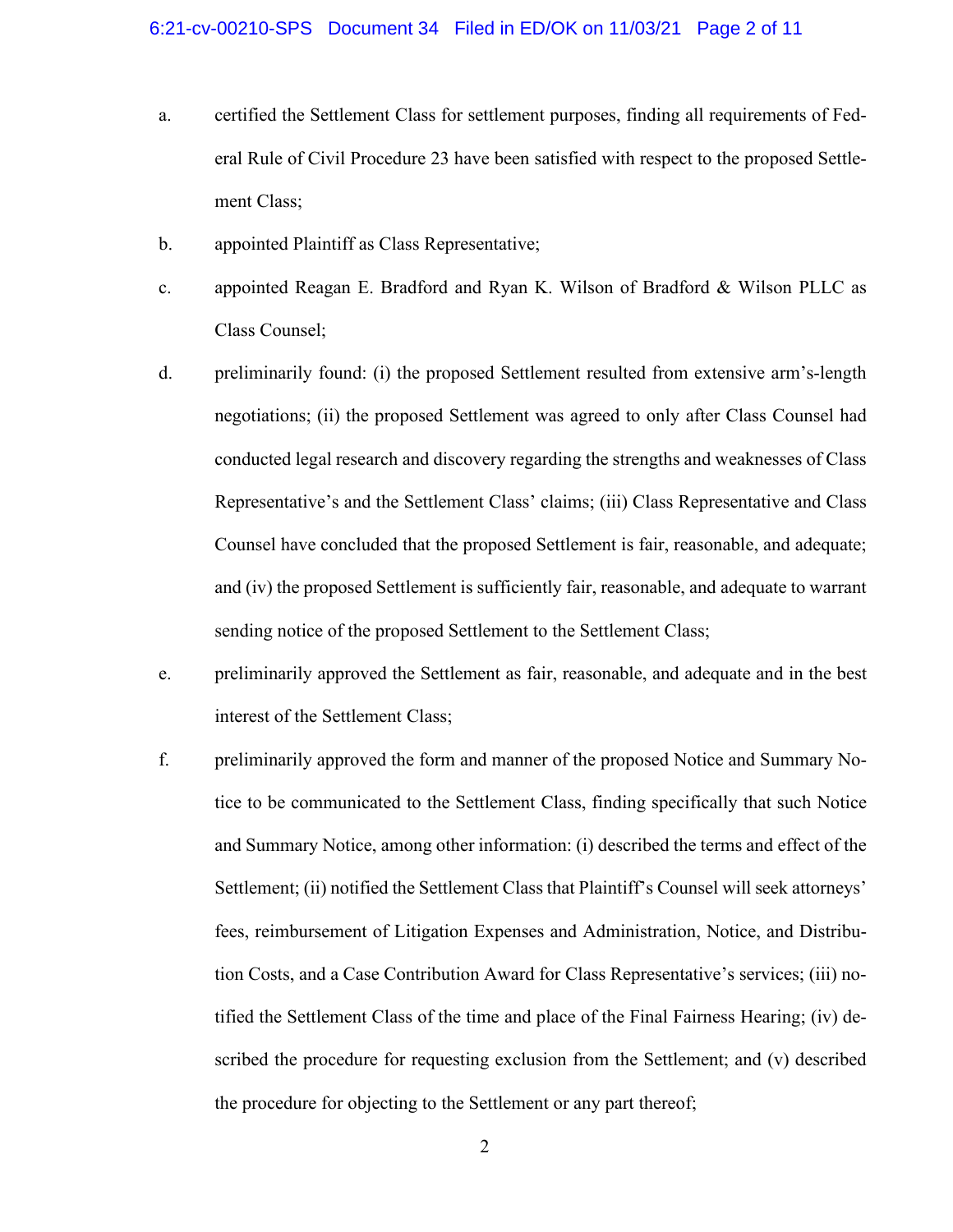- g. instructed the Settlement Administrator to disseminate the approved Notice to potential members of the Settlement Class, to publish the Summary Notice, and to display documents related to the Settlement on an Internet website in accordance with the Settlement Agreement and in the manner approved by the Court;
- h. provided for the appointment of a Settlement Administrator;
- i. provided for the appointment of an Escrow Agent;
- j. set the date and time for the Final Fairness Hearing as November 3, 2021, at 2:00pm in the United States District Court for the Eastern District of Oklahoma; and
- k. set out the procedures and deadlines by which Class Members could properly request exclusion from the Settlement Class or object to the Settlement or any part thereof.

After the Court issued the Preliminary Approval Order, due and adequate notice by means of the Notice and Summary Notice was given to the Settlement Class, notifying them of the Settlement and the upcoming Final Fairness Hearing. On November 3, 2021, in accordance with the Preliminary Approval Order and the Notice, the Court conducted a Final Fairness Hearing to, inter alia:

a. determine whether the Settlement should be approved by the Court as fair, reasonable, and adequate and in the best interests of the Settlement Class;

b. determine whether the notice method utilized by the Settlement Administrator: (i) constituted the best practicable notice under the circumstances; (ii) constituted notice reasonably calculated under the circumstances to apprise Class Members of the pendency of the Litigation, the Settlement, their right to exclude themselves from the Settlement, their right to object to the Settlement or any part thereof, and their right to appear at the Final Fairness Hearing; (iii) was reasonable and constituted due, adequate, and sufficient notice to all persons and entities entitled to such notice; and (iv) meets all applicable requirements of the Federal Rules of Civil Procedure and any other applicable law;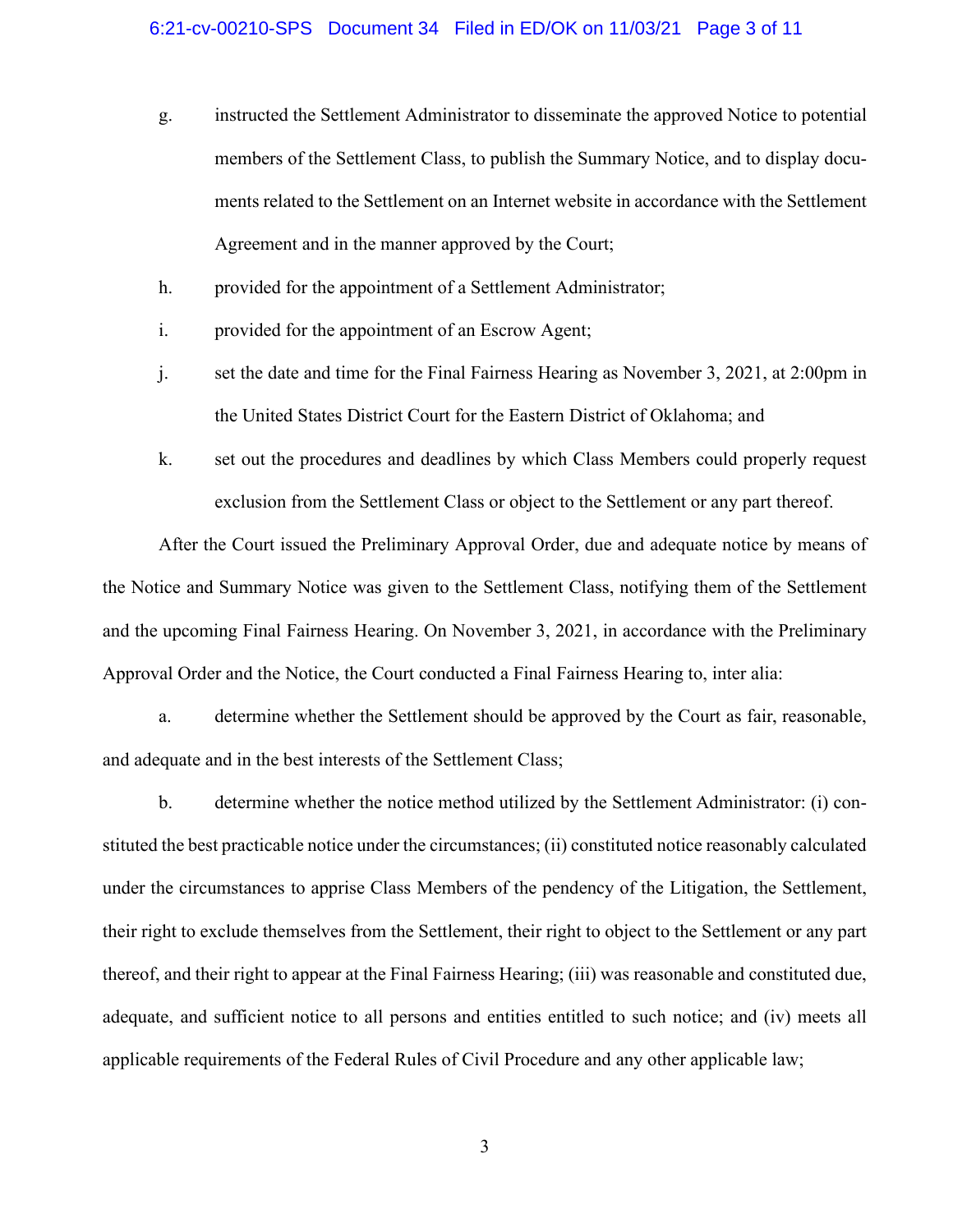#### 6:21-cv-00210-SPS Document 34 Filed in ED/OK on 11/03/21 Page 4 of 11

c. determine whether to approve the Allocation Methodology, the Plan of Allocation, and distribution of the Net Settlement Fund to Class Members who did not timely submit a valid Request for Exclusion or were not otherwise excluded from the Settlement Class by order of the Court;<sup>[2](#page-3-0)</sup>

d. determine whether a Judgment should be entered pursuant to the Settlement Agreement, inter alia, dismissing the Litigation against Defendants with prejudice and extinguishing, releasing, and barring all Released Claims against all Released Parties in accordance with the Settlement Agreement;

e. determine whether the applications for Plaintiff's attorneys' fees, reimbursement for Litigation Expenses and Administration, Notice, and Distribution Costs, and Case Contribution Award to Class Representatives are fair and reasonable and should be approved; $3$  and

f. rule on such other matters as the Court deems appropriate.

The Court, having reviewed the Settlement, the Settlement Agreement, and all related pleadings and filings, and having heard the evidence and argument presented at the Final Fairness Hearing, now

### **FINDS, ORDERS, and ADJUDGES as follows**:

1. The Court, for purposes of this Final Judgment (the "Judgment"), adopts all defined terms as set forth in the Settlement Agreement and incorporates them as if fully set forth herein.

2. The Court has jurisdiction over the subject matter of this Litigation and all matters relating to the Settlement, as well as personal jurisdiction over Defendants and Class Members.

3. The Settlement Class, which was certified in the Court's Preliminary Approval Order, is

defined as follows:

All non-excluded persons or entities who are royalty owners in Oklahoma oil-and-gas wells where Defendants (including their affiliated predecessors and affiliated successors) are or were the operator (or a working interest owner who marketed its share of gas and directly paid royalties to the royalty owners) during the Claim Period. The Class claims relate to or arise from

<span id="page-3-0"></span><sup>&</sup>lt;sup>2</sup> The Court will issue a separate order pertaining to the allocation and distribution of the Net Settlement Fund among Class Members (the "Plan of Allocation Order").

<span id="page-3-1"></span> $3\text{ The Court will issue a separate order pertaining to Plaintiff's Council's request for attempts' fees, }$ Litigation Expenses, a Case Contribution Award, and Administration, Notice, and Distribution Costs.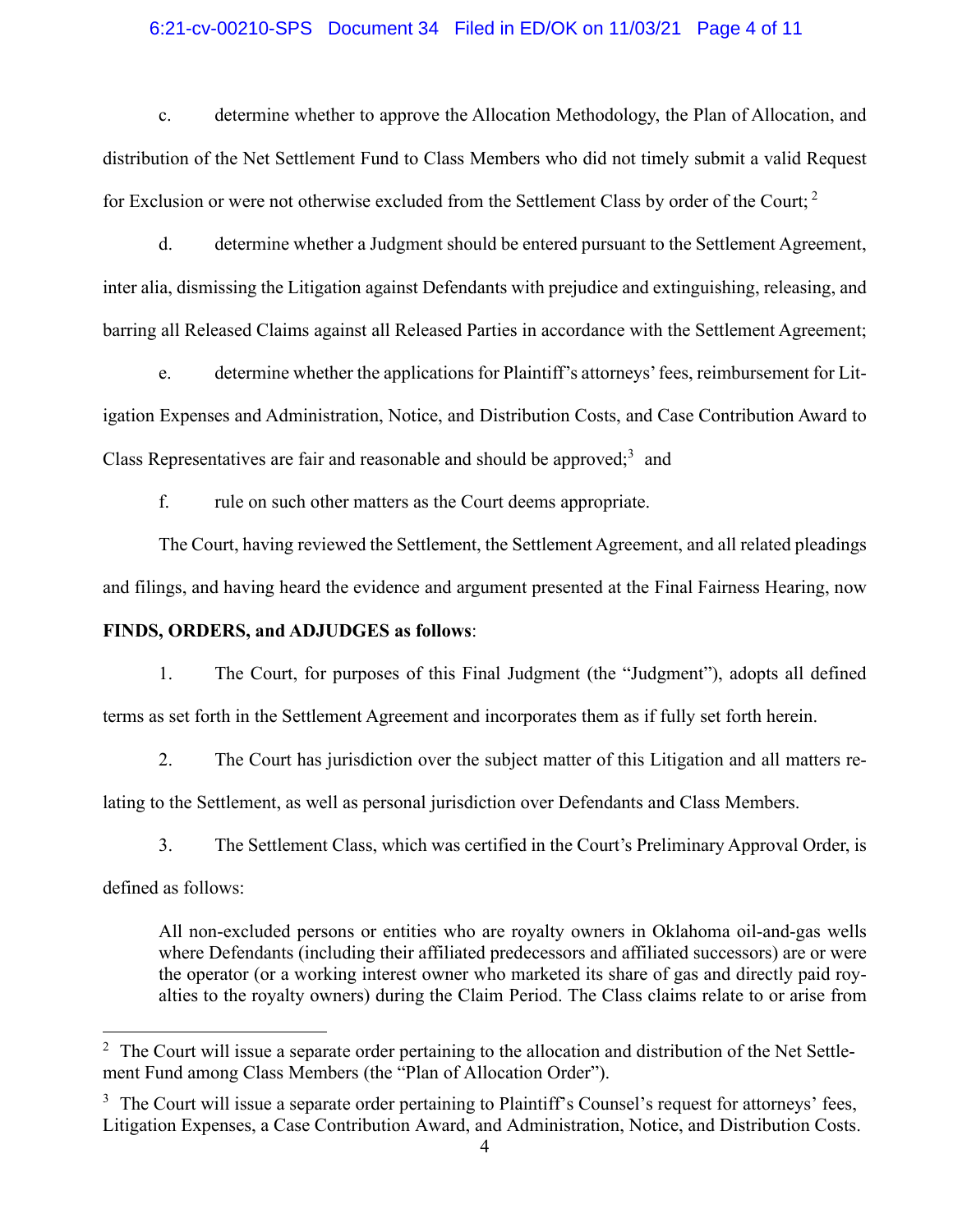royalty payments for gas and its constituents (such as residue gas, natural gas liquids, helium, nitrogen, or drip condensate).

Excluded from the Settlement Class are: (1) agencies, departments or instrumentalities of the United States of America, including but not limited to the U.S. Department of the Interior (the United States, Indian tribes, and Indian allottees); (2) the State of Oklahoma or any of its agencies or departments that own royalty interests; (3) Defendants, their affiliates, predecessors, and employees, officers, and directors; (4) any publicly traded company or their affiliated entity that produces, gathers, processes, or markets gas; (5) overriding royalty owners and others whose interest was carved out from the lessee's interest; (6) royalty owners who have already filed and still have pending individual lawsuits for underpayment of royalties against Defendants at the time suit is filed herein; (7) Charles David Nutley, Danny George, Dan McClure, Kelly McClure Callant, William L. Galbreath, Verdeen L. Slatten, Jack A. Slatten, Verdeen L. Slatten Family Limited Partnership, Neva M. Dorman, Ann Ellis Boles, Fischer-Jones, LLC, B.N. Taliaferro, Jr., Jack B. Searle, Tamara D. Searle, OGI, Inc., Shepherd Royalty LLC, and their relatives or trusts; and (8) officers of the Court.

The Court finds that the above-defined Settlement Class has been properly certified for the purposes of this Settlement. The Court finds that the persons and entities identified in the attached Exhibit 1 have submitted timely and valid Requests for Exclusion and are hereby excluded from the foregoing Settlement Class, will not participate in or be bound by the Settlement, or any part thereof, as set forth in the Settlement Agreement, and will not be bound by or subject to the releases provided for in this Judgment and the Settlement Agreement.

4. As used in this Judgment, the following terms shall have the meaning ascribed to them in the Settlement Agreement, which are incorporated herein by reference: "Released Claims," "Released Parties," "Releasing Parties," and "Claim Period."

5. At the Final Fairness Hearing on November 3, 2021, the Court fulfilled its duties to independently evaluate the fairness, reasonableness, and adequacy of, inter alia, the Settlement and the Notice of Settlement provided to the Settlement Class, considering not only the pleadings and arguments of Class Representative and Defendants and their respective Counsel, but also the concerns of any objectors and the interests of all absent Class Members. In so doing, the Court considered arguments that could reasonably be made against, *inter alia*, approving the Settlement and the Notice of Settlement, even if such argument was not actually presented to the Court by pleading or oral argument.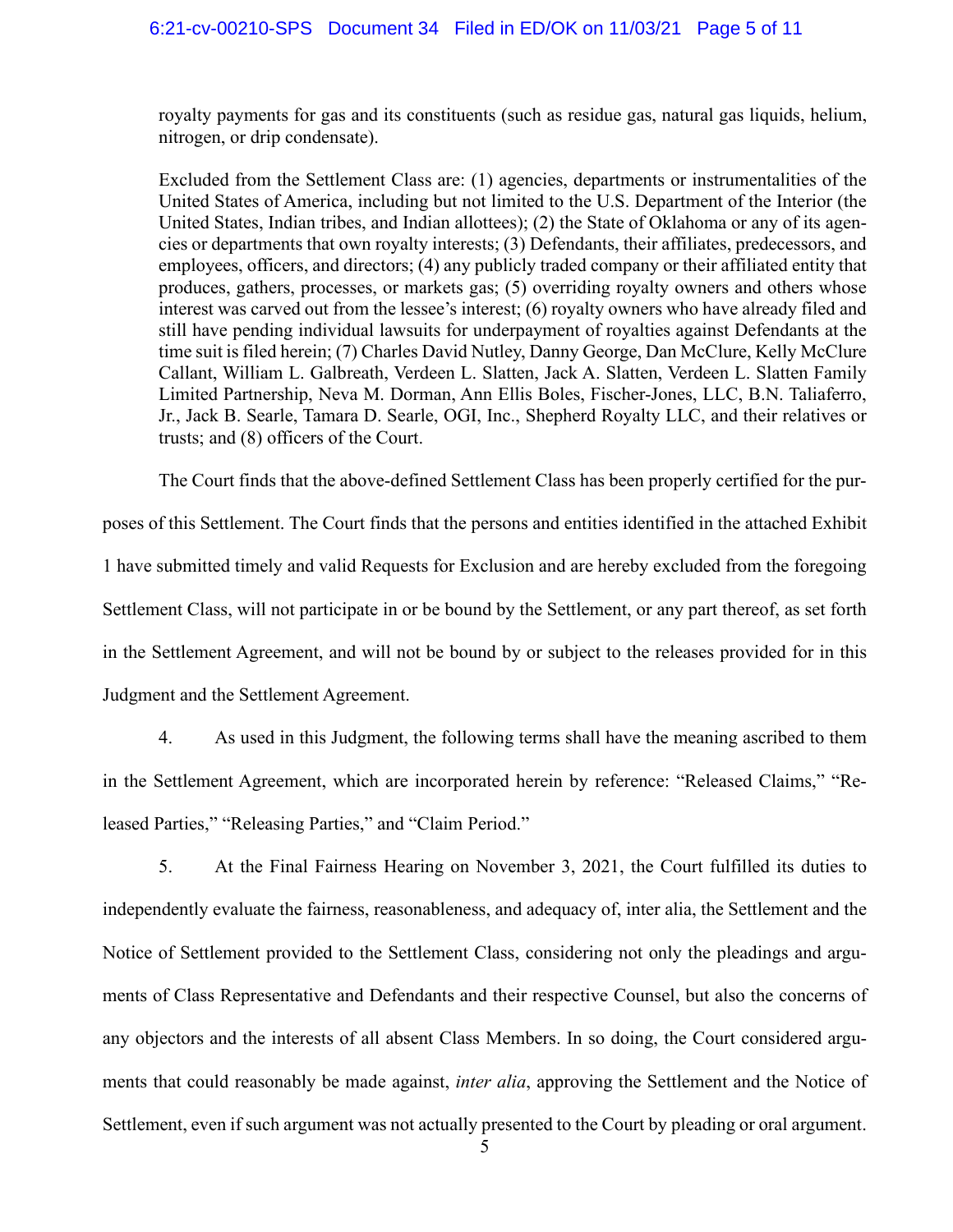#### 6:21-cv-00210-SPS Document 34 Filed in ED/OK on 11/03/21 Page 6 of 11

6. The Court further finds that due and proper notice, by means of the Notice and Summary Notice, was given to the Settlement Class in conformity with the Settlement Agreement and Preliminary Approval Order. The form, content, and method of communicating the Notice disseminated to the Settlement Class and the Summary Notice published pursuant to the Settlement Agreement and the Preliminary Approval Order: (a) constituted the best practicable notice under the circumstances; (b) constituted notice reasonably calculated, under the circumstances, to apprise Class Members of the pendency of the Litigation, the Settlement, their right to exclude themselves from the Settlement, their right to object to the Settlement or any part thereof, and their right to appear at the Final Fairness Hearing; (c) was reasonable and constituted due, adequate, and sufficient notice to all persons and entities entitled to such notice; and (d) met all applicable requirements of the Federal Rules of Civil Procedure, the Due Process Clause of the United States Constitution, the Due Process protections of the State of Oklahoma, and any other applicable law. Therefore, the Court approves the form, manner, and content of the Notice and Summary Notice used by the Parties. The Court further finds that all Class Members have been afforded a reasonable opportunity to request exclusion from the Settlement Class or object to the Settlement.

7. Pursuant to and in accordance with Federal Rule of Civil Procedure 23, the Settlement, including, without limitation, the consideration paid by Defendants, the covenants not to sue, the releases, and the dismissal with prejudice of the Released Claims against the Released Parties as set forth in the Settlement Agreement, is finally approved as fair, reasonable, and adequate and in the best interests of the Settlement Class. The Settlement Agreement was entered into between the Parties at arm'slength and in good faith after substantial negotiations free of collusion. The Settlement fairly reflects the complexity of the Claims, the duration of the Litigation, the extent of discovery, and the balance between the benefits the Settlement provides to the Settlement Class and the risk, cost, and uncertainty associated with further litigation and trial. Serious questions of law and fact remain contested between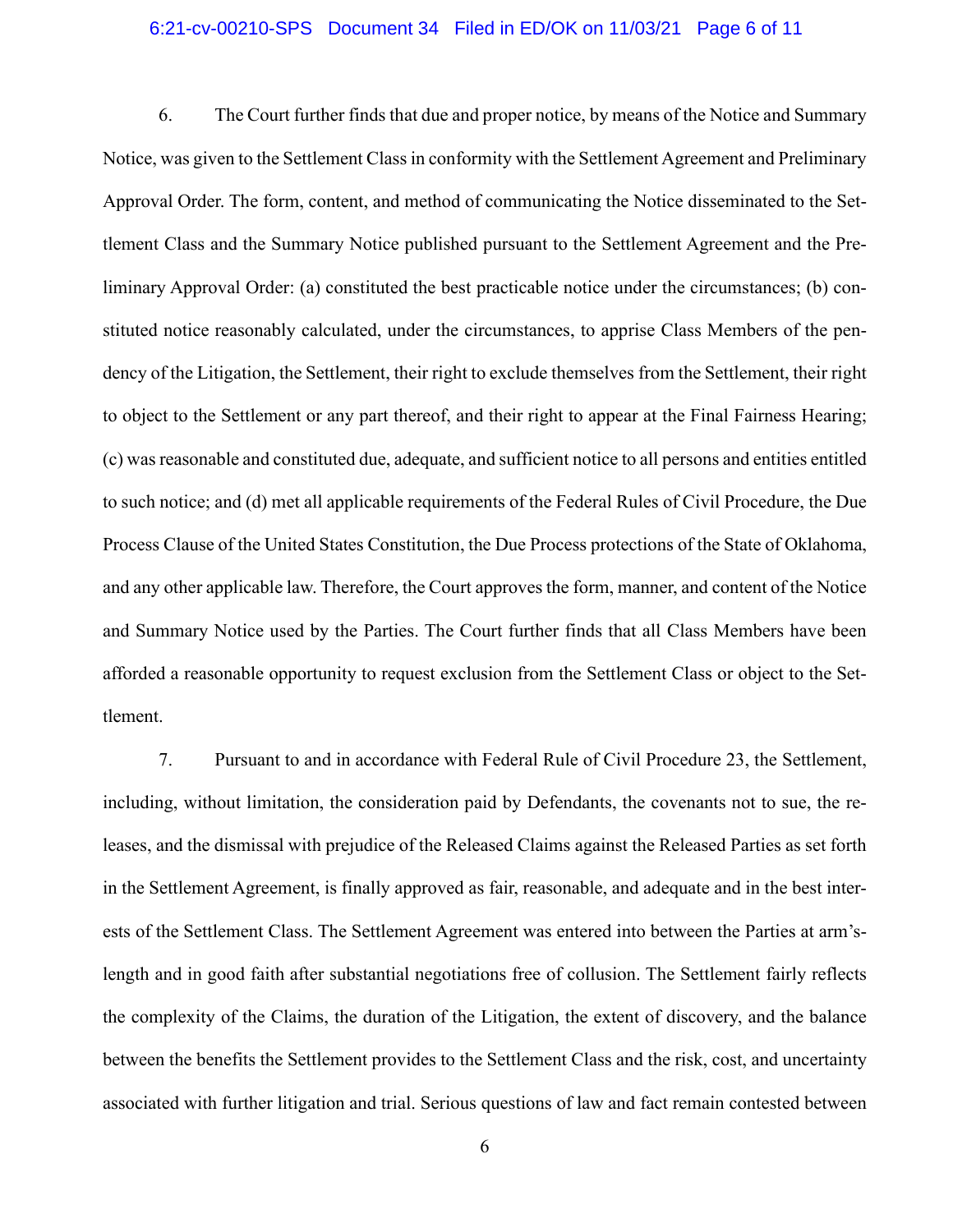#### 6:21-cv-00210-SPS Document 34 Filed in ED/OK on 11/03/21 Page 7 of 11

the parties. The Settlement provides a means of gaining immediate valuable and reasonable compensation and forecloses the prospect of uncertain results after many more months or years of additional discovery and litigation. The considered judgment of the Parties, aided by experienced legal counsel, supports the Settlement.

8. By agreeing to settle the Litigation, Defendants do not admit, and instead specifically deny, that the Litigation could have otherwise been properly maintained as a contested class action, and specifically deny any and all wrongdoing and liability to the Settlement Class, Class Representative, and Plaintiff's Counsel.

9. The Court finds that on July 23, 2021 (Doc. 22), Defendants caused notice of the Settlement to be served on the appropriate state official for each state in which a Class Member resides, and the appropriate federal official, as required by and in conformance with the form and content requirements of 28 U.S.C. § 1715. In connection therewith, the Court has determined that, under 28 U.S.C. 28 § 1715, the appropriate state official for each state in which a Class Member resides was and is the State Attorney General for each such state, and the appropriate federal official was and is the Attorney General of the United States. Further, the Court finds it was not feasible for Defendants to include on each such notice the names of each of the Class Members who reside in each state and the estimated proportionate share of each such Class Members to the entire Settlement as provided in 28 U.S.C. §  $1715(b)(7)(A)$ ; therefore, each notice included a reasonable estimate of the number of Class Members residing in each state and the estimated proportionate share of the claims of such Class Members to the Settlement. No appropriate state or federal official has entered an appearance or filed an objection to the entry of final approval of the Settlement. Thus, the Court finds that all requirements of 28 U.S.C. § 1715 have been met and complied with and, as a consequence, no Class Member may refuse to comply with or choose not to be bound by the Settlement and this Court's Orders in furtherance thereof, including this Judgment, under the provisions of 28 U.S.C. § 1715.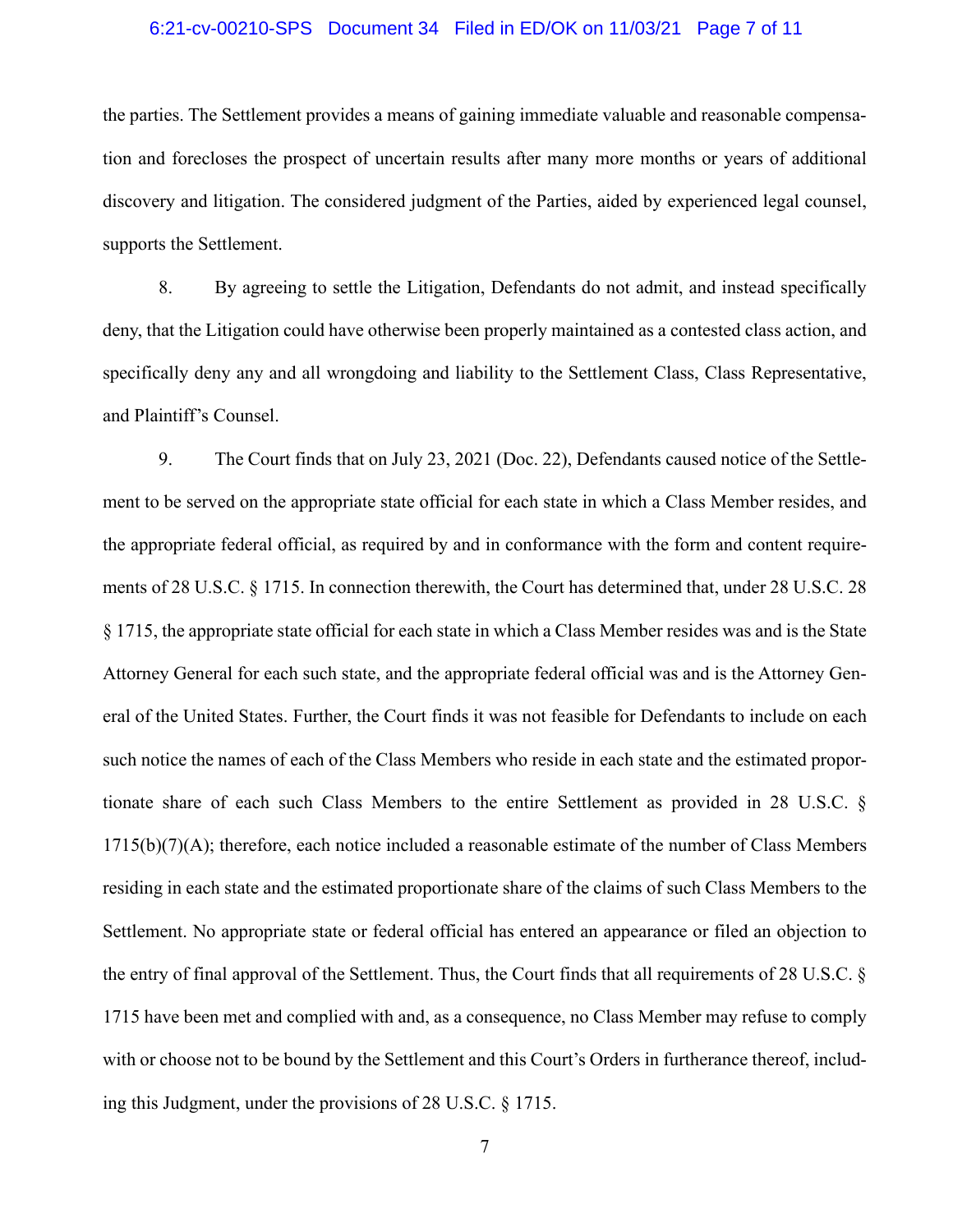#### 6:21-cv-00210-SPS Document 34 Filed in ED/OK on 11/03/21 Page 8 of 11

10. The Litigation and the Operative Complaint and all claims included therein, as well as all Released Claims, are dismissed with prejudice as to the Released Parties. All Class Members who have not validly and timely submitted a Request for Exclusion to the Settlement Administrator as directed in the Notice of Settlement and Preliminary Approval Order (a) are hereby deemed to have finally, fully, and forever conclusively released, relinquished, and discharged all of the Released Claims against the Released Parties and (b) are barred and permanently enjoined from, directly or indirectly, on any Class Member's behalf or through others, suing, instigating, instituting, or asserting against the Released Parties any claims or actions on or concerning the Released Claims. Neither Party will bear the other's Party's litigation costs, costs of court, or attorney's fees. The Court orders that Residual Unclaimed Funds shall be distribute to Defendants at the time specified in the Settlement Agreement.

11. The Court also approves the efforts and activities of the Settlement Administrator, JND Legal Administration, and the Escrow Agent, Signature Bank, in assisting with certain aspects of the administration of the Settlement, and directs them to continue to assist Class Representatives in completing the administration and distribution of the Settlement in accordance with the Settlement Agreement, this Judgment, any Plan of Allocation approved by the Court, and the Court's other orders.

12. Nothing in this Judgment shall bar any action or claim by Class Representatives or Defendants to enforce or effectuate the terms of the Settlement Agreement or this Judgment.

13. If it has not already occurred, the Settlement Administrator is directed to refund to Defendants the amount attributable to Class Members who timely and properly submitted a Request for Exclusion or who were otherwise excluded from the Settlement Class by order of the Court in accordance with paragraph 6 of the Settlement Agreement, if applicable.

14. Neither this Settlement, the Settlement Agreement, any document referred to herein, nor any action taken to carry out the Settlement is, may be construed as, or may be used as, evidence of or an admission or concession by Defendants of any fault, wrongdoing, or liability whatsoever with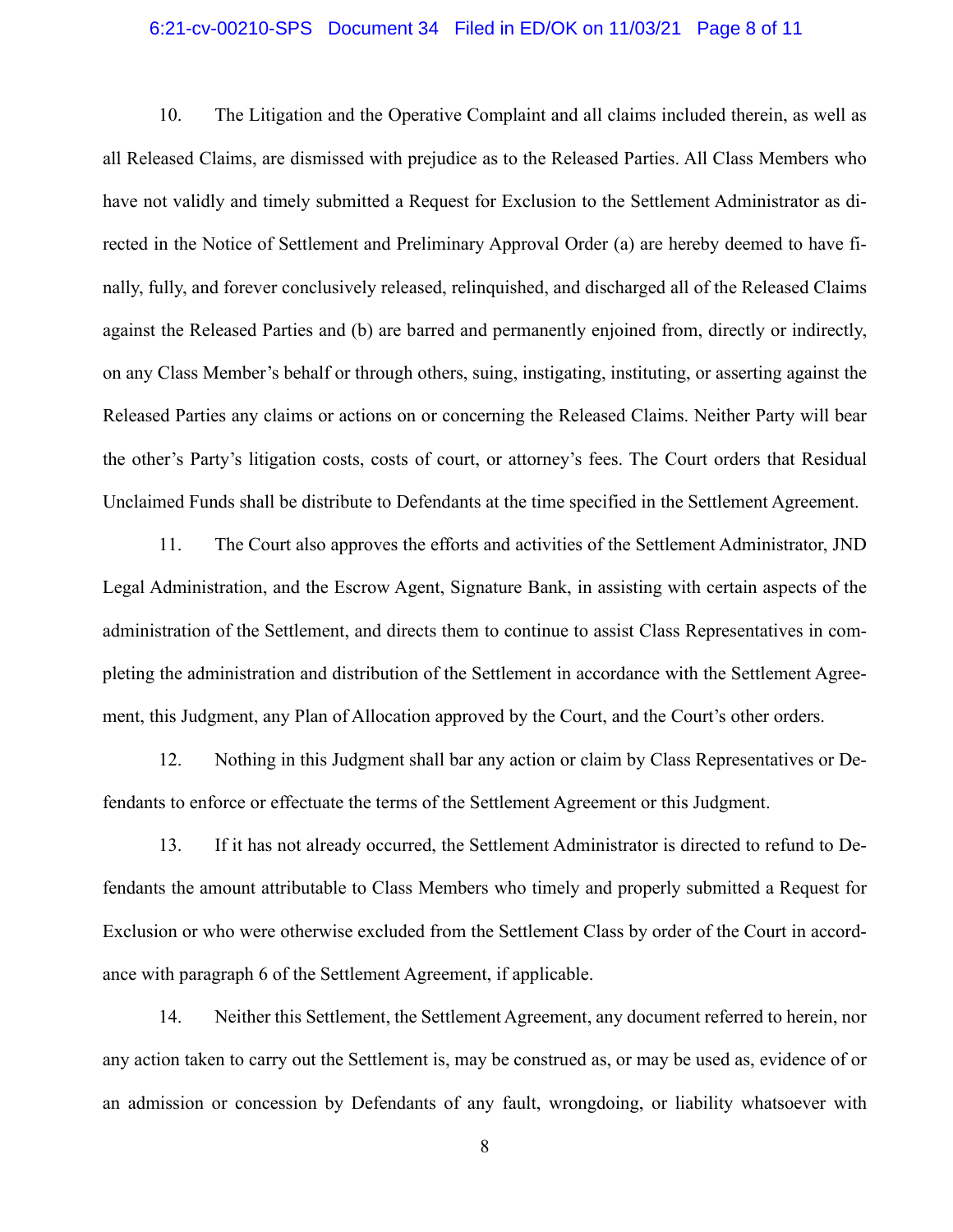#### 6:21-cv-00210-SPS Document 34 Filed in ED/OK on 11/03/21 Page 9 of 11

respect to the claims and allegations in the Litigation, or class certifiability. Entering into or carrying out the Settlement Agreement, and any negotiations or proceedings related thereto, and the Settlement Agreement itself, are not, and shall not be construed as, or deemed to be evidence of, an admission or concession by any of the Parties to the Settlement Agreement and shall not be offered or received in evidence in any action or proceeding by or against any party hereto in any court, administrative agency, or other tribunal for any purpose whatsoever other than to enforce the provisions of the Settlement between Defendants and any Class Member(s), the provisions of the Settlement Agreement, or the Judgment, or to seek an Order barring or precluding the assertion of Released Claims in any proceeding. Further, this Final Judgment shall not give rise to any collateral estoppel effect as to the certifiability of any class in any other proceeding.

15. As separately set forth in detail in the Court's Plan of Allocation Order(s), the Allocation Methodology, the Plan of Allocation, and distribution of the Net Settlement Fund among Class Members who were not excluded from the Settlement Class by timely submitting a valid Request for Exclusion or other order of the Court are approved as fair, reasonable, and adequate, and Class Counsel and the Settlement Administrator are directed to administer the Settlement in accordance with the Plan of Allocation Order(s) entered by the Court.

16. The Court finds that Class Representative, Defendants, and their Counsel have complied with the requirements of the Federal Rules of Civil Procedure as to all proceedings and filings in this Litigation. The Court further finds that Class Representative and Plaintiff's Counsel adequately represented the Settlement Class in entering into and implementing the Settlement.

17. Neither Defendants nor Defendants' Counsel shall have any liability or responsibility to Plaintiff, Plaintiff's Counsel, or the Settlement Class with respect to the Gross Settlement Fund or its administration, including but not limiting to any distributions made by the Escrow Agent or Settlement Administrator. Except as described in paragraph 6.21 of the Settlement Agreement, no Class Member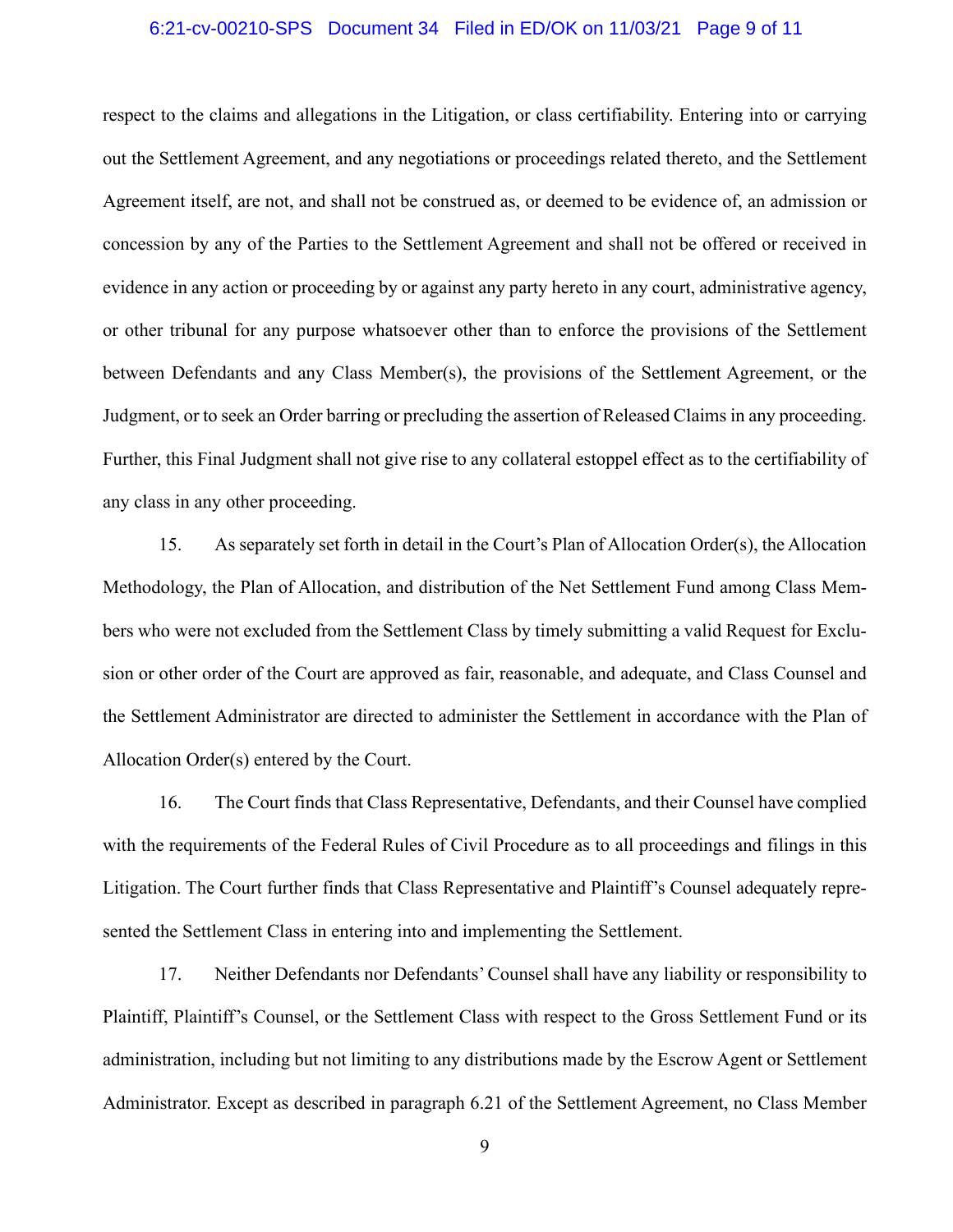#### 6:21-cv-00210-SPS Document 34 Filed in ED/OK on 11/03/21 Page 10 of 11

shall have any claim against Plaintiff's Counsel, the Settlement Administrator, the Escrow Agent, or any of their respective designees or agents based on the distributions made substantially in accordance with the Settlement Agreement, the Court's Plan of Allocation Order(s), or other orders of the Court.

18. Any Class Member who receives a Distribution Check that he/she/it is not legally entitled to receive is hereby ordered to either (a) pay the appropriate portion(s) of the Distribution Check to the person(s) legally entitled to receive such portion(s) or (b) return the Distribution Check uncashed to the Settlement Administrator.

19. All matters regarding the administration of the Escrow Account and the taxation of funds in the Escrow Account or distributed from the Escrow Account shall be handled in accordance with Section 5 of the Settlement Agreement.

20. Any order approving or modifying any Plan of Allocation Order, the application by Class Counsel for an award of attorneys' fees or reimbursement of Litigation Expenses and Administration, Notice, and Distribution Costs, or the request of Class Representatives for a Case Contribution Award shall be handled in accordance with the Settlement Agreement and the documents referenced therein (to the extent the Settlement Agreement and documents referenced therein address such an order).

21. Plaintiff's Counsel, Plaintiff, and the Settlement Class will only be liable for loss of any portion of the Escrow Account as described in paragraph 6.21 of the Settlement Agreement. Defendants shall have no liability for any such loss.

22. In the event the Settlement is terminated as the result of a successful appeal of this Judgment or does not become Final and Non-Appealable in accordance with the terms of the Settlement Agreement for any reason whatsoever, then this Judgment and all orders previously entered in connection with the Settlement shall be rendered null and void and shall be vacated. The provisions of the Settlement Agreement relating to termination of the Settlement Agreement shall be complied with,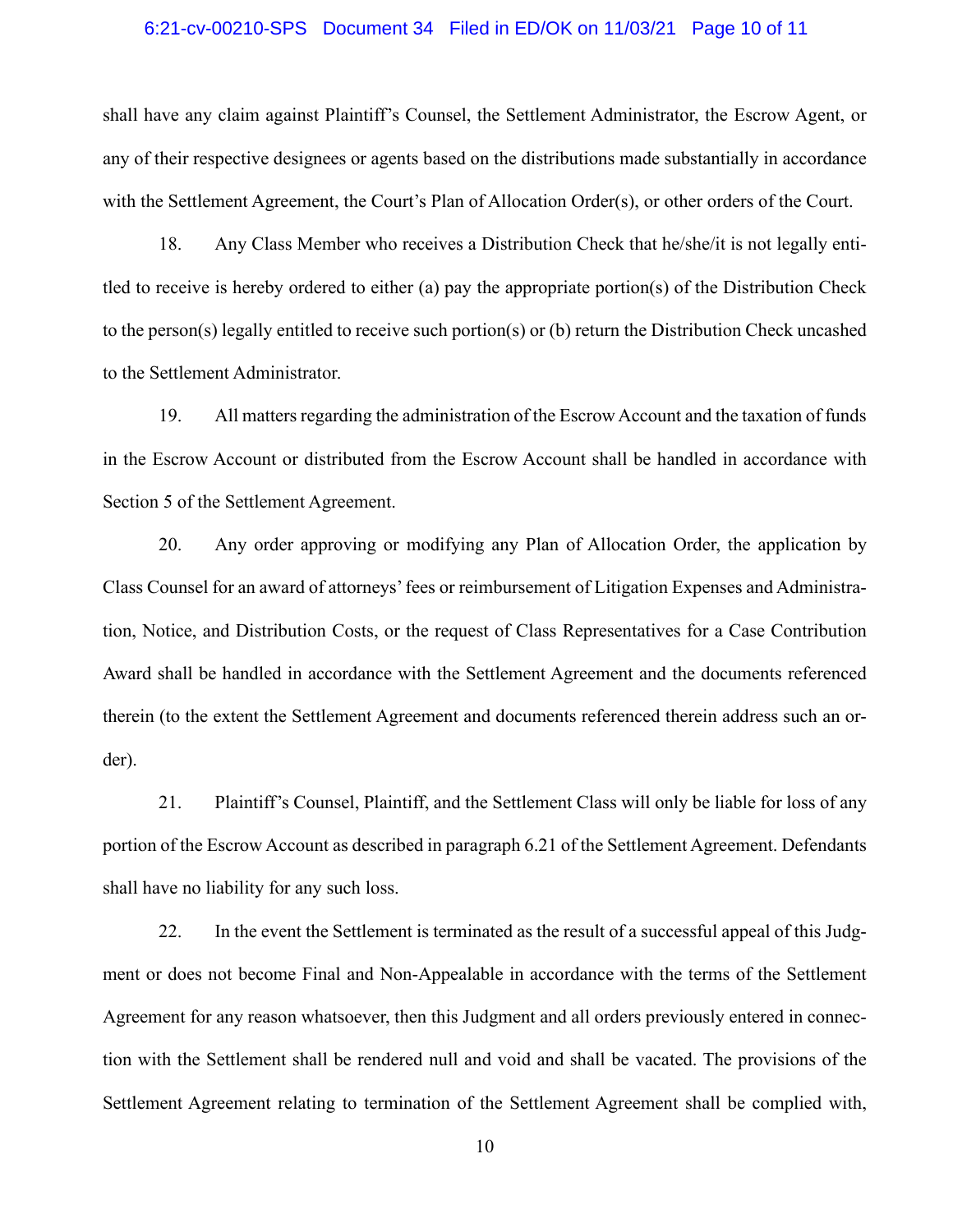#### 6:21-cv-00210-SPS Document 34 Filed in ED/OK on 11/03/21 Page 11 of 11

including the refund of amounts in the Escrow Account to Defendants and the refund by Plaintiff's Counsel into the Escrow Account of any amounts previously paid to them from the Escrow Account.

23. Without affecting the finality of this Judgment in any way, the Court (along with any appellate court with power to review the Court's orders and rulings in the Litigation) reserves exclusive and continuing jurisdiction to enter any orders as necessary to administer the Settlement Agreement, including jurisdiction to determine any issues relating to the payment and distribution of the Net Settlement Fund, to issue additional orders pertaining to, *inter alia*, Class Counsel's request for Plaintiff's attorneys' fees and reimbursement of reasonable Litigation Expenses and Administration, Notice, and Distribution Costs and Class Representative's request for a Case Contribution Award, and to enforce this Final Judgment. Notwithstanding the Court's jurisdiction to issue additional orders in this Litigation, this Judgment fully disposes of all claims as to Defendants and is therefore a final appealable judgment. The Court further hereby expressly directs the Clerk of the Court to file this Judgment as a final order and final judgment in this Litigation.

IT IS SO ORDERED this 3rd day of November, 2021.

 $\overline{1}$ 

STEVEN P. SHREDER U.S. MAGISTRATE JUDGE